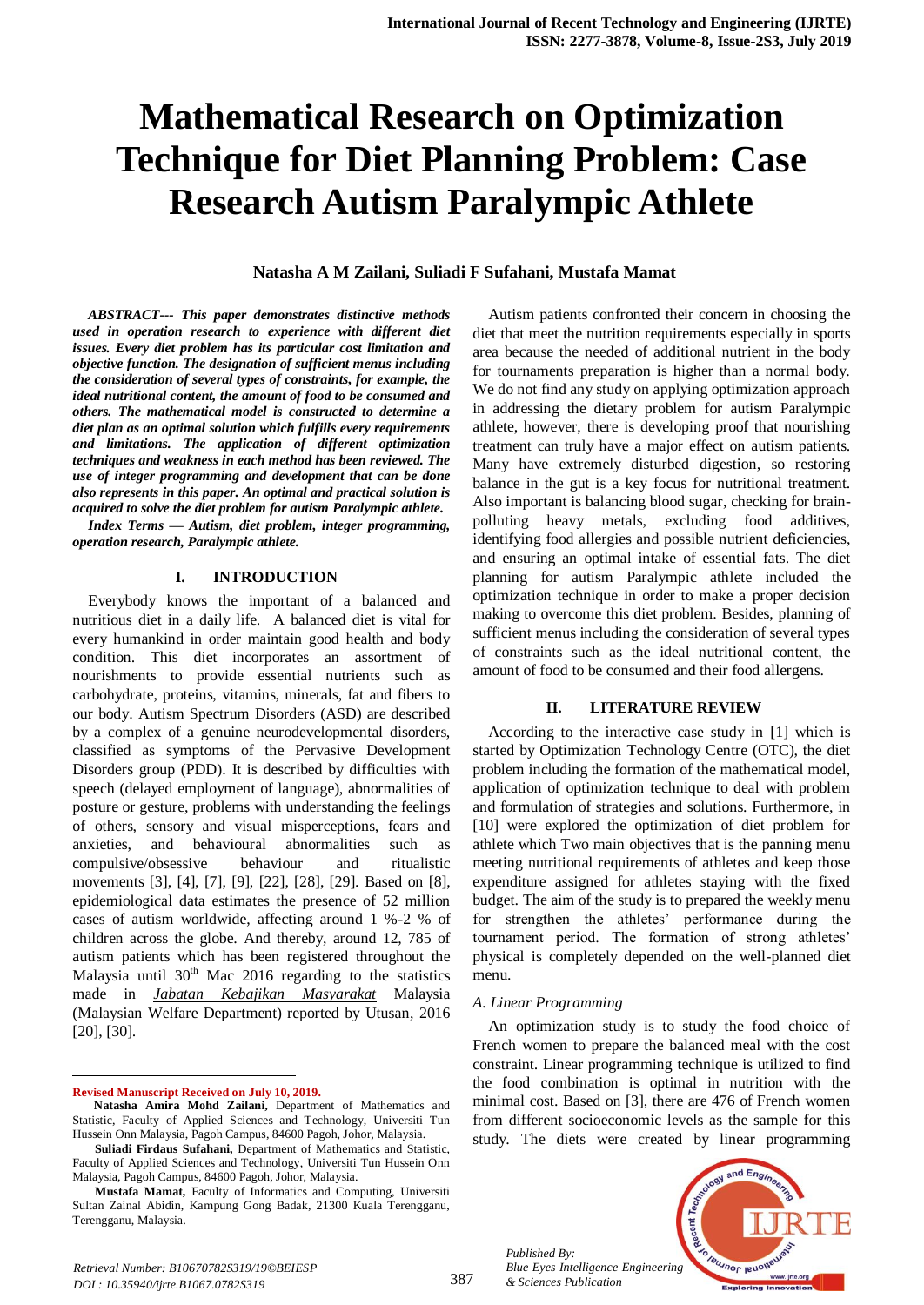## **MATHEMATICAL RESEARCH ON OPTIMIZATION TECHNIQUE FOR DIET PLANNING PROBLEM: CASE RESEARCH AUTISM PARALYMPIC ATHLETE**

method which is Simplex approach of the Premium Solver Platform 5.0 for Excel. Furthermore, a linear programming model to satisfy a week of foreordained nutritional requirements and economical combination of food such as chicken, macaroni, spaghetti, and more. The acquired result is a repetitious diet that included only 46.667 packages of macaroni and cheese with the minimal consumption at \$88.20. Then, the AMPL model is been modified and elaborated for this diet problem as the solution is on the desired solution. The diet modification are adequate vary from previous outcomes. The diet presently contains 19.5 packages of chicken, 16.3 packages of macaroni and cheese, and 4.3 of meatloaf. In any case, the cost expanded from \$88.20 to \$89.99. Such modification to the linear program will produce an adequate solution in solving the diet problem [6]. Then, the application of Linear Programming method is in advancement in numerous investigation and fields. It is regularly used to encounter personnel management problem, agricultural problem, allocation of aircraft, diet problem and significantly more. Additionally, it can likewise use to decide fish feed mixes and consequently to raise the production of fishes and minimize the cost (in Indian Rupee) for formulation of fish feed. The model was developed which comprised 7 variables which are the quantity in kg of groundnut cake, soya bean cake, rice-bran, wheat bran, fish meal, brewer waste, til cake required for the formulation of the fish feed [12]. The constraints for this model:

- Protein (not less than 38%)
- $\blacksquare$  Lipid (not less than 6%)
- Carbohydrate (not less than 26%)
- Calcium (not less than 1 %)
- Phosphorous (not less than 0.6%)
- Amount needed (The sum for the food item as fish feed is 100kg)

In this case, the linear programming technique to develop the feed formulation is more proficient and compelling than the conventional method such as experimentation method that produces in lower productivity of fishes.

# *B. Integer Programming*

Basically, an integer value is more representative for the food items intake is in whole units rather than non-integer value. In consequence, integer programming is organized to construct the planning diets for humans at minimum cost. Apart from that, it is used to describe logically the relationship between frequency of food usage, exchange groups and the amount of energy of different meals. Eventually, the linear equations were developed which are used to explaining these interactions. The diet related problem was generated further by the application of this algorithm based on numerous types of basic foods that meet the nutritious requirements for certain group of people [18]. Moreover, in [17] was implemented with a scientific approach to choose appropriate food items that can reduce the expenses, without violating the need to meet the desired nutrient quantities, avoiding food allergens and getting certain foods into the diet problem of eczema patients from young age group. 426 food items are considered into the daily menu planning for this study. Along with to provide a complete menu planning for one day for eczema patients.

| Table 1: Summary of previous study |
|------------------------------------|
|------------------------------------|

| Reference | Technique and Research Problems                                                          |
|-----------|------------------------------------------------------------------------------------------|
| S         |                                                                                          |
| [6]       | To produce a linear programming model to<br>week of<br>fixed nutritional<br>achieve<br>a |
|           |                                                                                          |
|           | requirements<br>and<br>cheapest<br>packages<br>combination<br>of<br>food<br>such         |
|           | chicken,<br>as                                                                           |
|           | macaroni, spaghetti and so on.                                                           |
|           | The linear programming model could not                                                   |
|           | fulfill all the constraints that leads to an                                             |
| $[3]$     | optimal solution.<br>To investigate the food choice of French                            |
|           | women from different socioeconomic levels                                                |
|           | to prepare the balanced meal with the cost                                               |
|           | constraint by using a linear programming                                                 |
|           | technique.                                                                               |
|           | The solution for the French women from low                                               |
|           | economic level may not practical; the meal                                               |
|           | planning is not familiar in their families and                                           |
|           | not designed according to their preference.                                              |
| $[12]$    | To find out fish feed compounds and in return                                            |
|           | to raise the productivity of fishes and the                                              |
|           | profit earning by the fishes. In this case, the                                          |
|           | linear programming method to produce the                                                 |
|           | feed formulation.                                                                        |
|           | The upper bounds for the nutrient contents do                                            |
|           | not consider in the research.                                                            |
| $[13]$    | Suggested a goal programming method which                                                |
|           | to enhance healthy nutrition menu planning                                               |
|           | which within the household food budget                                                   |
|           | expenditure.                                                                             |
|           | The menu planning is designed only for daily                                             |
|           | needs, and thus the food variety is not                                                  |
|           | considered.                                                                              |
| $[11]$    | Suggested a Fuzzy Linear Programming for                                                 |
|           | planning diet menu for Eating Disorder and                                               |
|           | Disease-related lifestyle.                                                               |
|           | Some macronutrients are not taken account in                                             |
|           | this research. Therefore, there is lack of                                               |
|           | nutrients in the menu planning.                                                          |
| $[5]$     | To produce a fuzzy linear programming                                                    |
|           | method for those patients which can fulfill                                              |
|           | their nutrition requirements in the fuzzy                                                |
|           | environment. The fuzzy concept is applied on                                             |
|           | account of the facts that there is uncertain in                                          |
|           | the amount of nutrients intake.                                                          |
|           | There are some sentences when using this                                                 |
|           | technique owing to that the fuzzy logic may                                              |
|           | not reflect the realities.                                                               |



*Published By:*

*& Sciences Publication*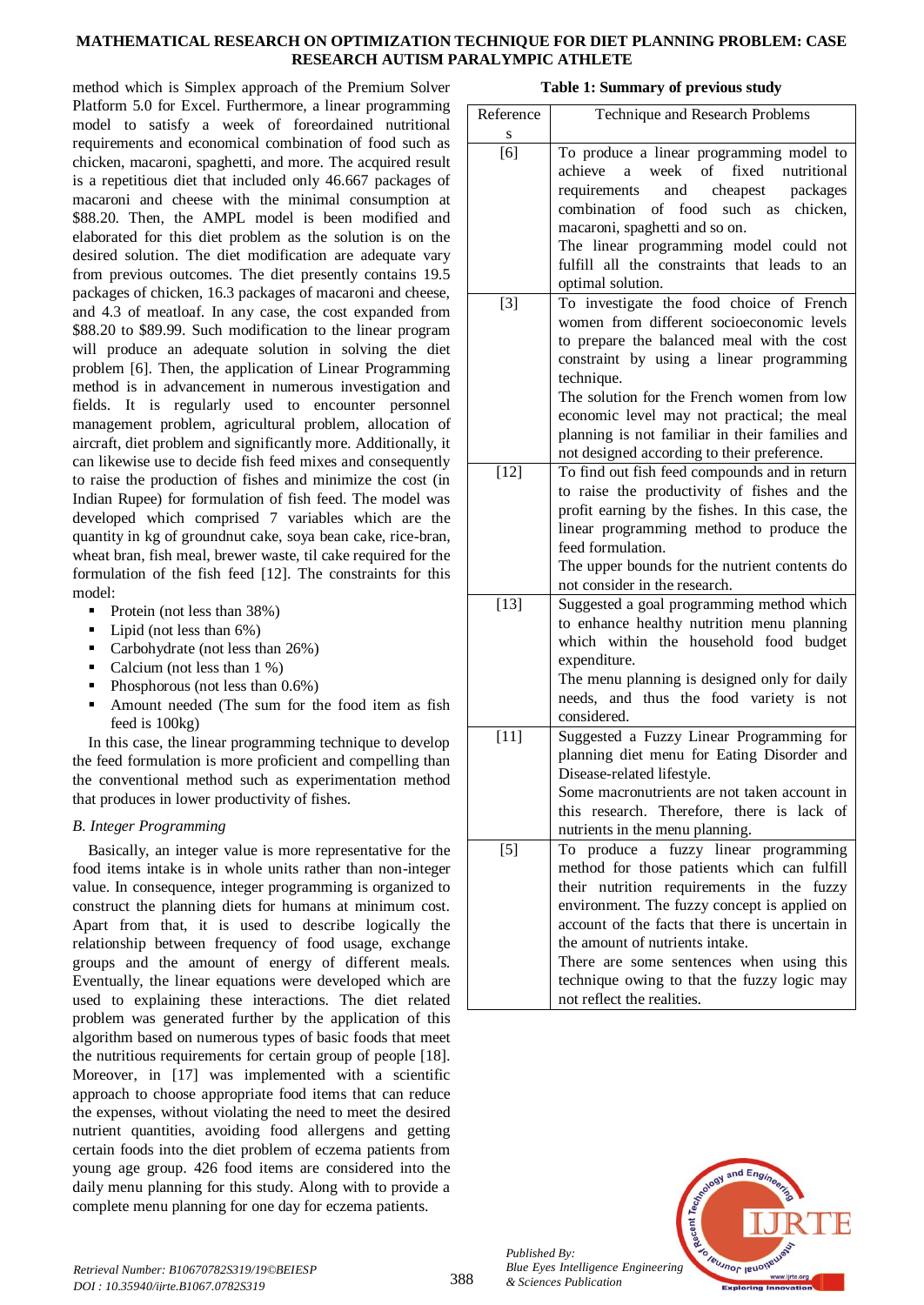| $[19]$ | generate a mathematical integer<br>To               |
|--------|-----------------------------------------------------|
|        | programming method for diet planning that           |
|        | meets the necessary nutrient intake for the         |
|        | secondary school student<br>well<br>as<br><b>as</b> |
|        | minimizing a budget.                                |
|        | The planning menus for school children based        |
|        | on the cost of food items and RDA for               |
|        | children aged between 13 to 18 years old is         |
|        | not consider in this study.                         |
| $[14]$ | Implemented the optimization research by            |
|        | using an integer programming technique              |
|        | about the nutritional ingredient needed by the      |
|        | human whose age between 40 to 45 and to             |
|        | minimize the cost of total diet.                    |
| $[17]$ | Implemented integer programming approach            |
|        | to choose suitable food items that can              |
|        | minimize the expenses, meets desired nutrient       |
|        | quantities, avoid food allergens and getting        |
|        | right foods into the diet problem of eczema         |
|        | patients from young age group.                      |
|        | The solution deal with the diet problem of          |
|        | eczema patients.                                    |
| $[16]$ | To generate a nonlinear programming model           |
|        | optimizing the<br>use<br>in<br>nutrient<br>for      |
|        | requirements in the diet planning.                  |
|        | The nonlinear programming method is                 |
|        | impractical to apply since it encounters            |
|        | enormous solution algorithms and complex            |
|        | mathematical theory.                                |

The diet problem can be written as follows:

$$
c_1 x_1 + c_2 x_2 + c_3 x_3 \dots + c_n x_n \tag{1}
$$

Subject to the constraints:  
\n
$$
a_{11}x_1 + a_{12}x_2 + a_{13}x_3 + ... + a_{1n}x_n \ge b_1,
$$
\n
$$
a_{21}x_1 + a_{22}x_2 + a_{23}x_3 + ... + a_{2n}x_n \ge b_2,
$$
\n
$$
a_{m1}x_1 + a_{m2}x_2 + a_{m3}x_3 + ... + a_{mn}x_n \ge b_m,
$$
\n(2)

where  $a_{mn}$  is the value of constraints *m* in variable  $x_n$ .

Different human ages have various nutritious requirement needed. The nutritional food needed by the human who aged between 40 to 45 as well as to minimize the total diet cost at the same time was carried out by the optimization research area. There are some nutritional constraints that should be complied such as the range of specific nutrients needed.

#### **Table 2: Contributions and development of the research using Integer Programming**

- To prepare menu to meet certain nutritional requirement
- To find out the balanced nutrient desired by the autism Paralympic athletes
- To find the optimal and practical solution
- To produce a complete menu planning for one day
- The ranges of nutritional requirement are described.
- Included all essential vitamins and minerals in the meal.
- 426 food items are selected into the daily menu planning
- The solution is customized for the autism Paralympic athletes

### *C. Goal Programming*

An extension or generalization of linear programming to handle multiple, normally conflicting objective measures which denote as a goal programming. In [13] suggested a model which to improve healthy nutritious menu planning which within the household food budget expenses. This study was done from February to March in the capital of Bosnia and Herzegovina. The questionnaires was answered by the selected 50 random samples of household. In that review, the sample concerned consists of 55 most common consumed food items as decision variables. To reduce the deviation of World Organization recommended daily nutrients desired to the greatest extend and subject to the household expenses constraints, they then generated a goal programming model on it. The objective function in this model using goal programming method:

$$
\text{Minimize } Z = \sum_{i=1}^{n} \left( d_i^- + d_i^+ \right) \tag{3}
$$

where  $d_i^-$  and  $d_i^+$  are positive and negative deviational variables that indicate the deviations from the *i*th goal. For the RNI constraints positive deviation  $d_i^+ = 0$ , while for the

UL constraints negative deviation  $d_i^- = 0$ .

## *D. Fuzzy Programming*

To find the solution of diet problem faced by renal patients also can be solved by optimization technique. Basically, a patient intake too much salt, protein and others in the diet can cause the kidney disease become worsen. Consequently, Fuzzy Linear Programming is used to develop a model for those patients which can satisfy their nutrition needed in the fuzzy environment. With the facts that there is uncertain in the amount of nutrients intake, the fuzzy concept will be applied on it [5]. Furthermore, from [11], the application of Fuzzy Linear Programming in planning diet menu for Eating Disorder and Disease-related lifestyle. The computation of the amount of nutrients desired which subjected to some constraints was involved on this technique [23]-[27].

## *E. Nonlinear Programming*

*Published By:*

*& Sciences Publication* 

The weakness of linear programming of objective function for diet designation can be solved by the nonlinear programming [16]. Sometimes, the assumptions for all variables are linear are not practical and result of solution for the diet problem is limitation. Also, it can be used to formulate a model which develops the diet that produce a minimum cost as well as linear programming. It included a complex methods which is the minimum square relation between responding variable and explanatory variables of

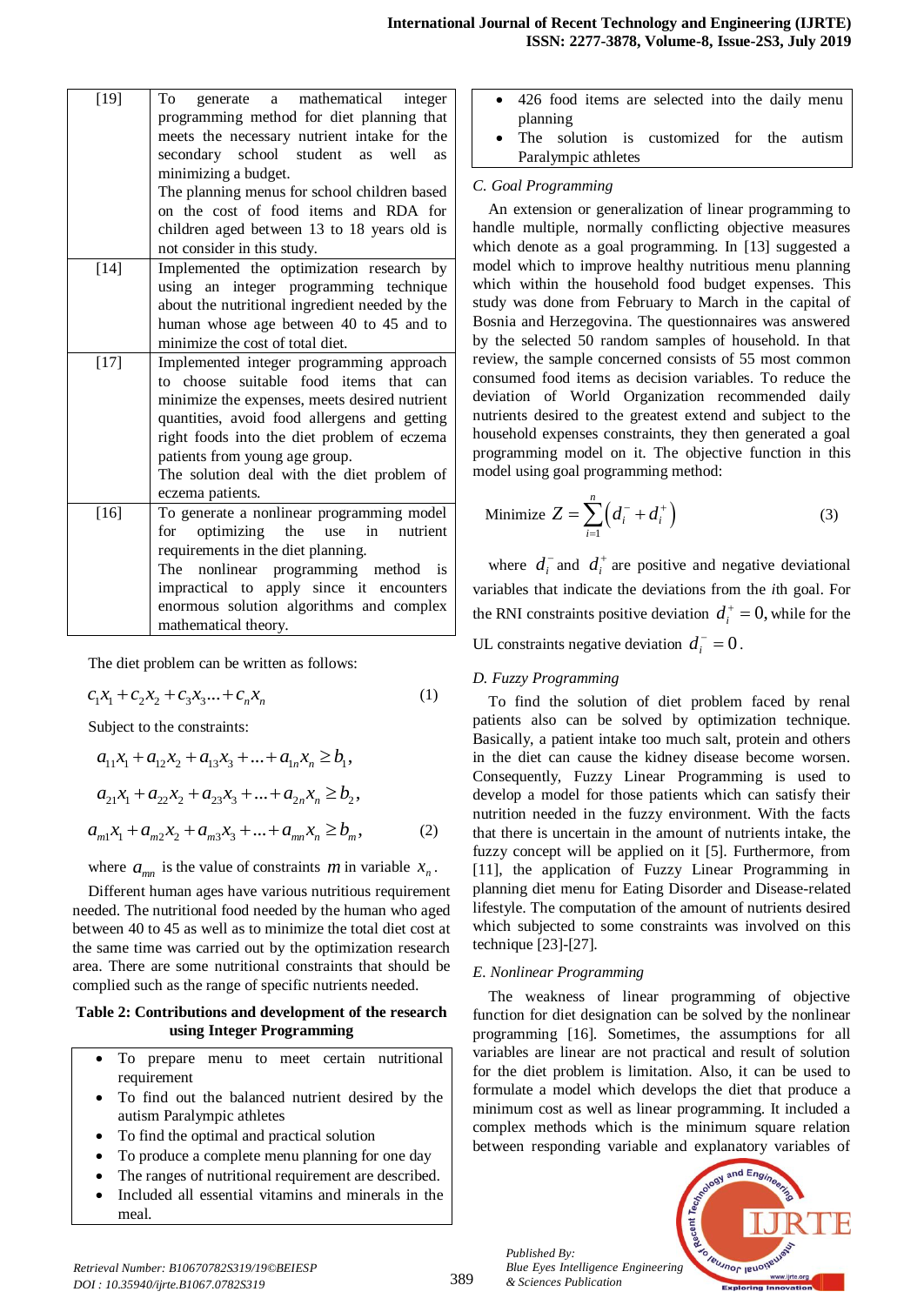## **MATHEMATICAL RESEARCH ON OPTIMIZATION TECHNIQUE FOR DIET PLANNING PROBLEM: CASE RESEARCH AUTISM PARALYMPIC ATHLETE**

various degrees are carried out as to design the nonlinear programming model. And thus, to find the best fit relation between the variables, F-test will be employed.

# **III. DISCUSSIONS & RESULTS**

This section will focus the previous study and the disadvantages of each finding. The recommended method and the expansion of the mathematical model of the Malaysian menu planning problem are then will be discussed. Table 1 shows the distinction of previous study and the disadvantages of each study. Various techniques have been employed in the application of the menu planning problem with different objectives and constraints as shown in the previous study. Further development need to be done and Table 2 represents the contributions that can be recognized in this research.

# **IV. CONCLUSION**

The outlay of the food menu can be minimized by applying the integer programming technique. Besides verifying the healthy diet which supplies all the essential minerals and vitamins, the feasible solution is also formulated for the autism Paralympic athletes to plan their diet menu as stated to the mathematical model. The study helped to understand the human nutrients needed and the used of integer programming to get a good and optimal diet. Further study can be developed to provide balanced diet menu that satisfies nutritional needs for autism Paralympic athletes form age 20 until 35. Moreover, even more effort in conducting the research on investigating the knowledge of food intolerance, food and their respective nutritional value and to nurture a healthy lifestyle

# **ACKNOWLEDGMENT**

The authors thank the referees for their supportive comment on improving the script. Thank you to Universiti Tun Hussein Onn Malaysia (UTHM) for the GPPS.

## **REFERENCES**

- 1. J. Czyzyk, T. Wisniewski, and S. J. Wright, "Optimization case studies in the NEOS Guide," SIAM Review, 41(1), 1999, pp. 148-163.
- 2. D. M. Crowley, "Autism Spectrum Disorders (ASD) diagnosis, therapies and their perceived effectiveness-extract from a report of a parent survey," Journal of the Australasian College of Nutritional and Environmental Medicine, 28(3), 2009, pp. 11-16.
- 3. N. Darmon, E. L. Ferguson, and A. Briend, "Impact of a cost constraint on nutritionally adequate food choices for French women: An analysis by linear programming," Journal of nutrition education and behavior, 38(2), 2006, pp. 82-90.
- 4. C. J. Dover, and A. L. Couteur, "How to diagnose autism," Archives of Disease in Childhood, 92(6), 2007, pp. 540-545.
- 5. H. Eghbali, E. Abdoos, S. Ashtiani, and M. Ahmadvand, "Modeling the optimal diet problem for renal patients with fuzzy analysis of nutrients," International Journal of Management and Fuzzy Systems, 1(1), 2013, pp. 7-14.
- 6. R. Fourer, D. M. Gay, and B. W. Kernighan, AMPL: A Modelling Language for Mathematical Programming. California: Thomson/Brooks/Cole and Duxbury Press, 2003.
- 7. A. M. Grabrucker, "Environmental factors in autism," Frontiers in Psychiatry, 3, 2013, pp. 1-13.
- 8. E. M. Hahler, and M. Elsabbagh, "Autism: A global perspective," Current Developmental Disorders Reports, 2(1), 2015, pp. 58-64.
- 9. I. Hertz-Picciotto, L. A. Croen, R. Hansen, C. R. Jones, J. van de Water, and I. N. Pessah, "The CHARGE study: An epidemiologic investigation of genetic and environmental factors contributing to autism," Environmental Health Perspectives, 114(7), 2006, pp. 1119-1125.
- 10. D. Magdić, J. G. Kljusurić, L. Matijević, and D. Frketić, "Analysis of diet optimization models for enabling conditions for hypertrophic muscle enlargement in athletes," Croatian Journal of Food Science and Technology, 5(1), 2013, pp. 18-28.
- 11. M. Mamat, N. F. Zulkifli, S. K. Deraman, and N. M. M. Noor, "Fuzzy linear programming approach in balance diet planning for eating disorder and disease-related lifestyle," Applied Mathematical Sciences, 6(103), 2012, pp. 5109-5118.
- 12. T. Nath, and A. Talukdar, "Linear programming technique in fish feed formulation," International Journal of Engineering Trends and Technology, 17(3), 2014, pp. 132-135.
- 13. M. Pasic, A. Catovic, I. Bijelonja, and A. Bahtanovic, Goal programming nutrition optimization model," 23rd International DAAAM Symposium, 2012, pp. 243-246.
- 14. A. N. Patil, and S. Kasturi, "Optimal diet decision using linear programming," International Research Journal of Engineering and Technology, 3(8), 2011pp. 2197-2199.
- 15. I. Rapin, "Autism in search of a home in the brain," Neurology, 52(5), 1999, pp. 902-902.
- 16. P. Saxena, "Comparison of linear and nonlinear programming techniques for animal diet," Applied Mathematics, 1(2), 2010, pp. 106-108.
- 17. L. Z. Sheng, and S. Sufahani, "Optimal diet planning for Eczema patient using Integer Programming," Journal of Physics: Conference Series, 995(1), 2018, pp. 1-8.
- 18. D. Sklan, and I. Dariel, "Diet planning for humans using mixed-integer linear programming," British Journal of Nutrition, 70(1), 1993, pp. 27-35.
- 19. S. Sufahani, and Z. Ismail, "A new menu planning model for Malaysian secondary schools using optimization approach," Applied Mathematical Sciences, 8(151), 2014, pp. 7511-7518.
- 20. Utusan Online, 12,785 golongan autism berdaftar dengan JKM. Available: http://m.utusan.com.my/berita/wilayah/12- 785-golongan-autisme-berdaftar-dengan-jkm-1.219119.
- 21. H. V. Pena, and H. M. Alfaro, "Menu planning using the exchange diet system," IEEE International Conference on Systems, Man and Cybernetics, 2003, pp. 3044-3049.
- 22. D. Jayeola, Z. Ismail, S. F. Sufahani, and D. P. Manliura, "Optimal method for investing on assets using Black Litterman Model," Far East Journal of Mathematical Sciences, 101(5), 2017, pp. 1123.
- 23. S. Sufahani, and Z. Ismail, "The statistical analysis of the prevalence of pneumonia for children age 12 in west Malaysian hospital," Applied Mathematical Sciences, 8(114), 2014, pp. 5673-5680.
- 24. S. Sufahani, N. Che-Him, A. Khamis, M. S. Rusiman, N. Arbin, C. K. Yee, I. N. Ramli, N. A. Suhaimi, S. S. Jing, and Z. A. Azmi, "Descriptive statistics with Box-Jenkins and marketing research for jewellery company in Malaysia," Far East Journal of Mathematical Sciences, 101(10), 2017, pp. 2151-2161.
- 25. S. F. Sufahani, and A. Ahmad, "A comparison between normal and non-normal data in bootstrap," Applied Mathematical Sciences 6(89-92), 2012, pp. 4547-4560.



*Published By:*

*& Sciences Publication*